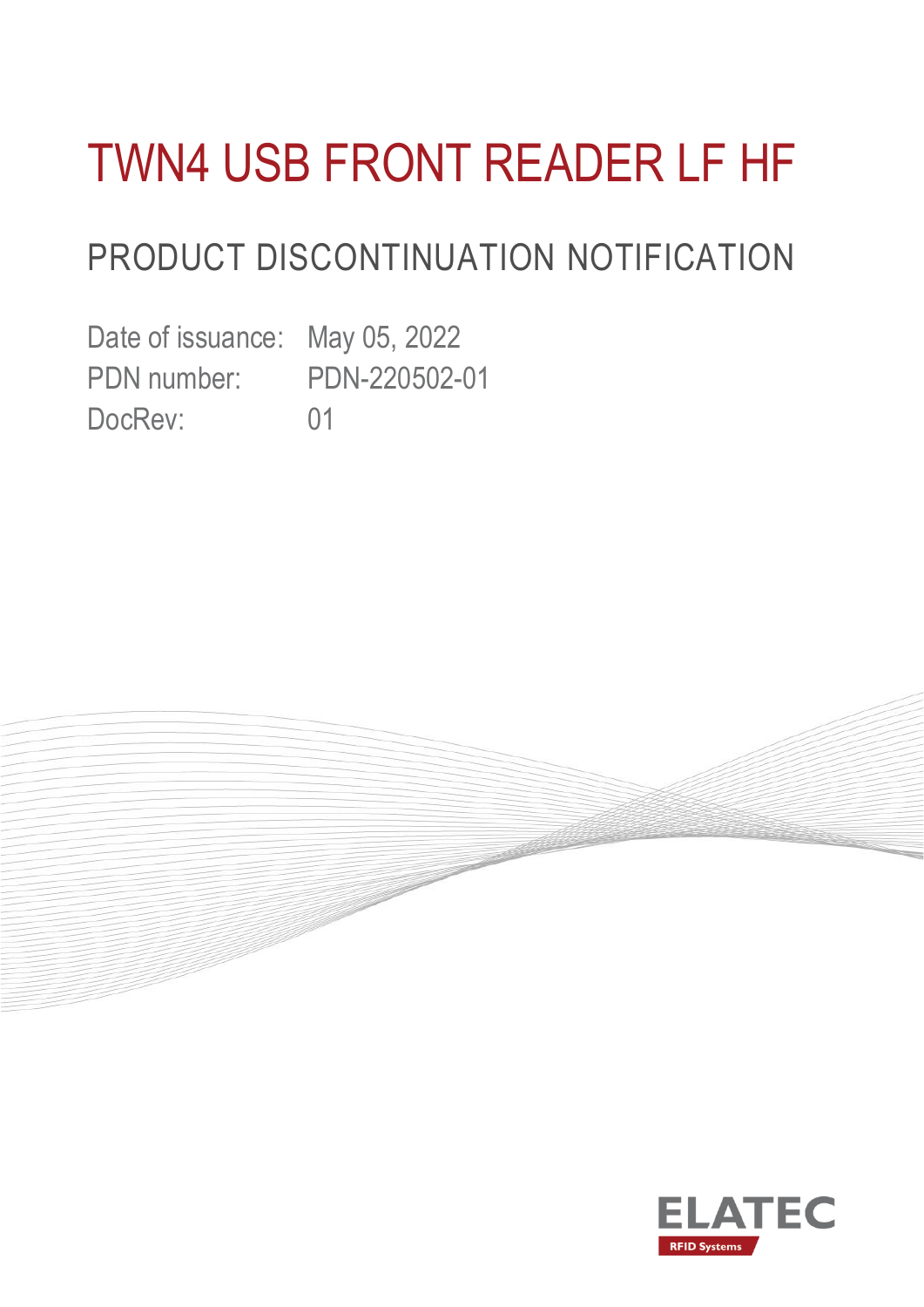## TABLE OF CONTENTS

| $\mathbf{1}$   |    |           |  |
|----------------|----|-----------|--|
|                |    |           |  |
|                | 12 |           |  |
| $2^{\circ}$    |    |           |  |
| 3              |    |           |  |
| $\overline{4}$ |    | TIMFI INF |  |
| 5              |    |           |  |

### <span id="page-1-0"></span>1 INTRODUCTION

### <span id="page-1-1"></span>1.1 DISCONTINUATION INFORMATION

This discontinuation notice informs, that ELATEC is discontinuing the manufacture of a number of products. All affected products and associated part numbers are listed in this document.

This notification is intended to inform our customers and partners, so they have the opportunity to respond and modify their product portfolio accordingly. Should you have any further questions regarding this product discontinuation, we stand ready to assist you at any stage, in order to minimize the impact of this product discontinuation on your business.

### <span id="page-1-2"></span>1.2 REVISION HISTORY

| <b>VERSION</b>     | NOITIN<br>DESCRIP <sup>+</sup><br>N(i) | O٨      |
|--------------------|----------------------------------------|---------|
| $\mathsf{n}$<br>∪∣ | a m<br>editior                         | 05/2022 |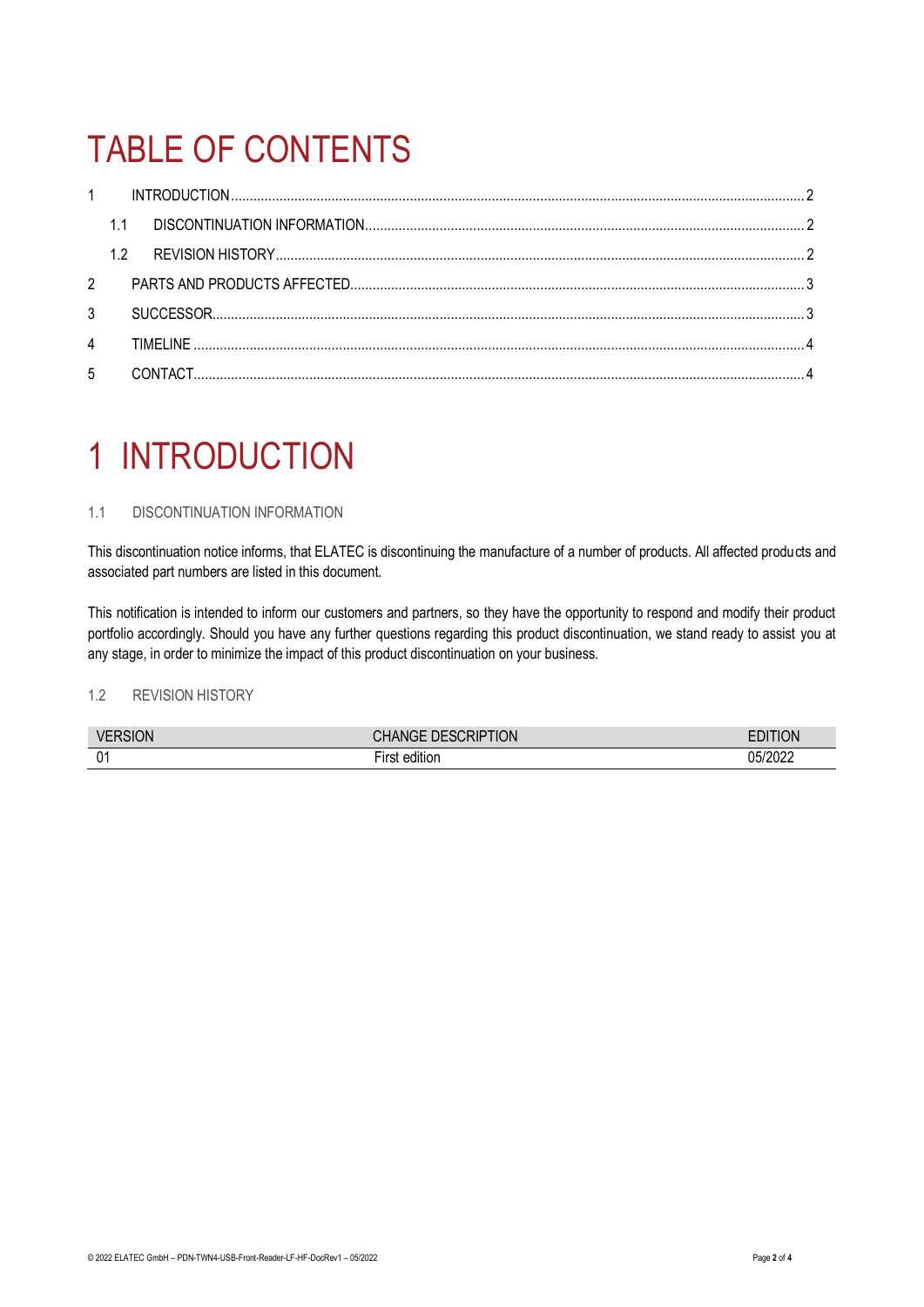# <span id="page-2-0"></span>2 PARTS AND PRODUCTS AFFECTED

The PDN comprises the entire family of TWN4 USB Front Reader LF HF.

All product variants and derivates are affected, including customer-specific derivates. The common product names are TWN4 USB Front Reader with optional amendments to those names.

| <b>PART NUMBER</b> | <b>PRODUCT</b>                     | <b>FIRMWARE</b>                     |
|--------------------|------------------------------------|-------------------------------------|
| T4FK-FBFRLM6       | TWN4 USB Front Reader LF HF Kit    | A/B1.09/NKF3.12/STD2.02//BT1.07EL   |
| T4FK-FBFRLM6-P     | TWN4 USB Front Reader LF HF-P Kit  | A/B1.09/NKF3.12/STD2.02/P/BT1.07EL  |
| T4FK-FBFRLM6-PI    | TWN4 USB Front Reader LF HF-PI Kit | A/B1.09/NKF3.12/STD2.02/PI/BT1.07EL |

### <span id="page-2-1"></span>3 SUCCESSOR

TWN4 TWN4 USB Front Reader LF HF will be discontinued due to logistical and technical reasons without having a direct successor. However, the TWN4 USB Front Reader with BLE functionality is still available.

Below you will find the detailed view with the indication of the replacement product for your device:

| <b>PRODUCT</b>                           | <b>PART NUMBER</b>  | <b>FIRMWARE</b>                         | <b>SUCCESSOR</b>                       | <b>PART NUMBER</b>  | <b>FIRMWARE</b>                          |
|------------------------------------------|---------------------|-----------------------------------------|----------------------------------------|---------------------|------------------------------------------|
| TWN4 USB<br>Front Reader LF<br>HF Kit    | T4FK-FBFRLM6        | A/B1.09/NKF3.12/<br>STD2.02//BT1.07EL   | <b>TWN4 USB Front</b><br>Reader Kit    | T4FK-FBFRLM7        | A/B1.09/NKF3.12/<br>STD2.02/B/BT1.07EL   |
| TWN4 USB<br>Front Reader LF<br>HF-P Kit  | T4FK-<br>FBFRLM6-P  | A/B1.09/NKF3.12/<br>STD2.02/P/BT1.07EL  | <b>TWN4 USB Front</b><br>Reader-P Kit  | T4FK-<br>FBFRLM7-P  | A/B1.09/NKF3.12/<br>STD2.02/PB/BT1.07EL  |
| TWN4 USB<br>Front Reader LF<br>HF-PI Kit | T4FK-<br>FBFRLM6-PI | A/B1.09/NKF3.12/<br>STD2.02/PI/BT1.07EL | <b>TWN4 USB Front</b><br>Reader-PI Kit | T4FK-<br>FBFRLM7-PI | A/B1.09/NKF3.12/<br>STD2.02/PIB/BT1.07EL |

For more product information, availability and alternatives please contact your local sales team.